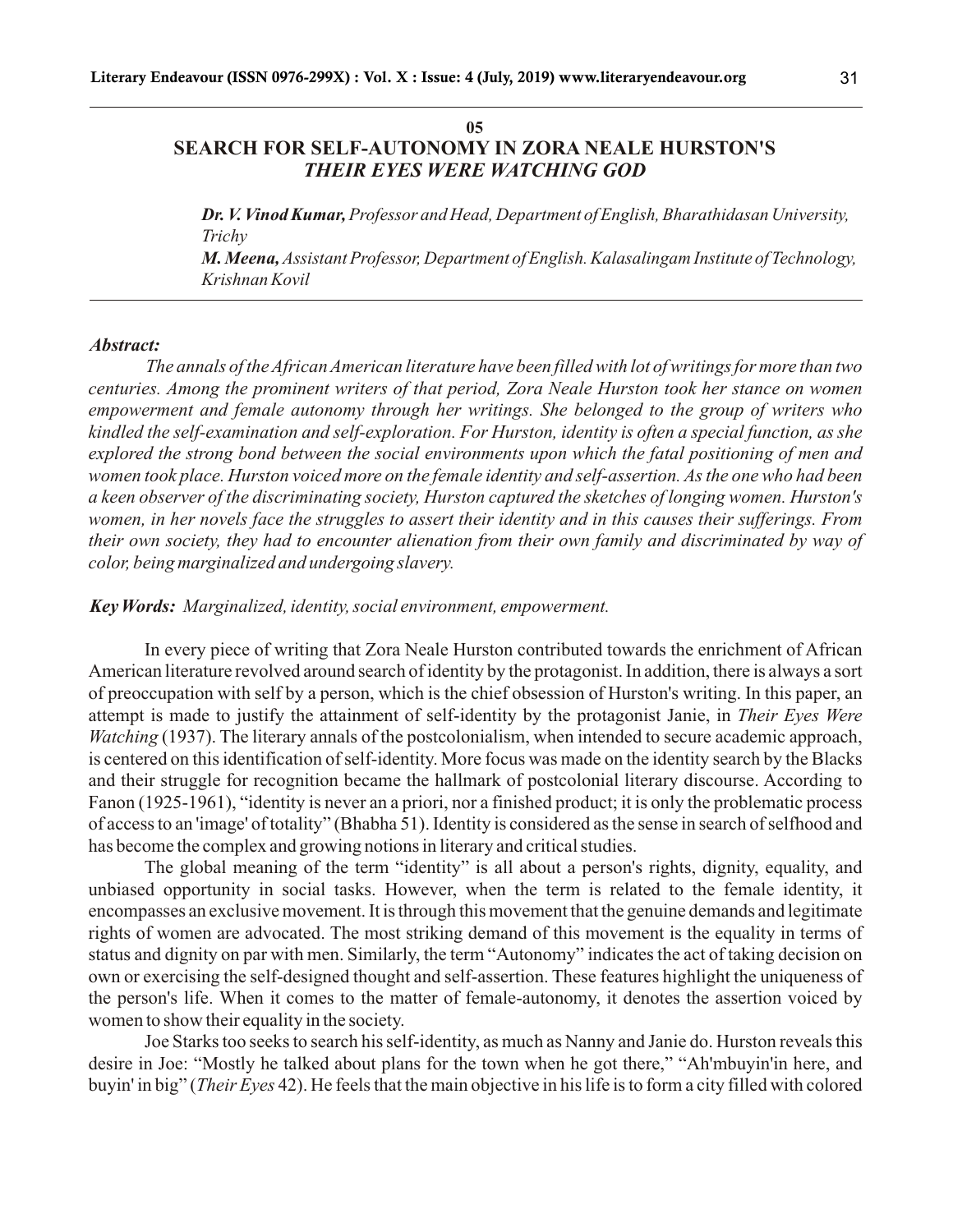people, disclosing that he is passion in his to struggle for creating such awareness among Black people. Joe thinks that the only possible way to get into his self-identity is to become independent and detach from the whites. This brief analysis of the search of self-identity prompts to derive that Nanny, Janie, and Joe Starks represent the Black community, which longs for independence, self-autonomy, self-realization and selfconstruction.

Within the social set-up and the folklore practices of the African American race, there has been a prolonged voice seeking female autonomy and female identity. Women of this race felt that they tend to demand these two concepts by searching their relationship to the African American social contexts and racial realities. This demand has evoked many writers from the African American scenario to show case the social pictures. Such writings came enriched with the themes of biological, psychological, cultural, and social issues. The instant recognition of such writings from the critics and the folks was due to the fact that the African Americans themselves accepted that they are viewed as socio-historic products. They have experienced the nightmares of slavery and have been haunted by the experience of racial discrimination. The worst feature is that the African American women have been the victims of oppression and degradation by their own patriarchs.

Hurston creates Janie as a woman trying to create a world of her own, by transforming her as a rebellious person, one who kicks off her journey towards betterment. Janie, despite undergoing various life experiences, gets her sexual awakening at the age of seventeen under the pear tree. Yet, she could not exercise her personal and natural desire due to the suppression executed by her grandmother. This is how she becomes a victim as a wife to an old man for the sake of material gains and protection from the white oppression. Janie's grandmother feels that Janie could be saved from even the Black gaze through this marriage. Nanny is full of anxiety when she looks upon the condition of Janie in the surroundings. Hence, she counsels Janie in her bid of "lacerating her Janie" (Hurston 17). Nanny's words towards Janie evoke the sense of protection: "guidin' yo' feet from harm and danger" (Hurston 18) thereby "de men folks white or black. . . [won't be] makin' a spit cup outa you" (Hurston 26). Nanny refers the story of Janie's mother as well as her own story to convince Janie.

> So you don't want to marry off decent like, do yuh? You just wants to hug and kiss and feel around with first one man and then another, huh? You wants to make me suck de same sorrow yo' mama did, eh? Mah ole head ain't gray enough. Mah back ain't bowed enough to suit yuh! (Hurston 19)

At the surface level, Janie's longing for sexual desire may sound eccentric, but her aspirations are the representations of the traditional urge of the black women. In addition to the changing modern trend, Janie's expectations are the hallmarks of real marriage and genuine love in the marital life. Janie is excited to meet her blossoming love by way of her first marriage. However, she could not accomplish it and prove to be failure. The old man exploits her as a mule, by suppressing her emotions and desires. She is forced to accompany him to his farms to do the field work. She is devoid of sexual fulfillment too, as discusses the issue with her grandmother: "Ah wants to want him sometimes. Ah don't want him to do all the wantin" (Hurston 30). Having been devoid of these things, Janie feels disgusted and discards Logan: Some folks never was meant to be loved and he's one of 'em.... Ah hates de way his head is so long one way and so flat on de sides and dat pone uh fat back uh his neck.... His belly is too big too, now, and his toe-nails look lak mule foots. (Hurston 30-31)

Thus, Janie starts her journey of self-identity right from her childhood days. Her affinity and closeness to Nanny encourages and shows the way of her journey. The peculiarity of Janie's consciousness and awareness of her identity undergoes three major stages - childhood, adolescent and matured. This accumulation and enrichment of experiences enables her to fix her identity in the society. It is, however, beyond contention that while garnering these experiences to be a refined Black woman, Janie faces bitter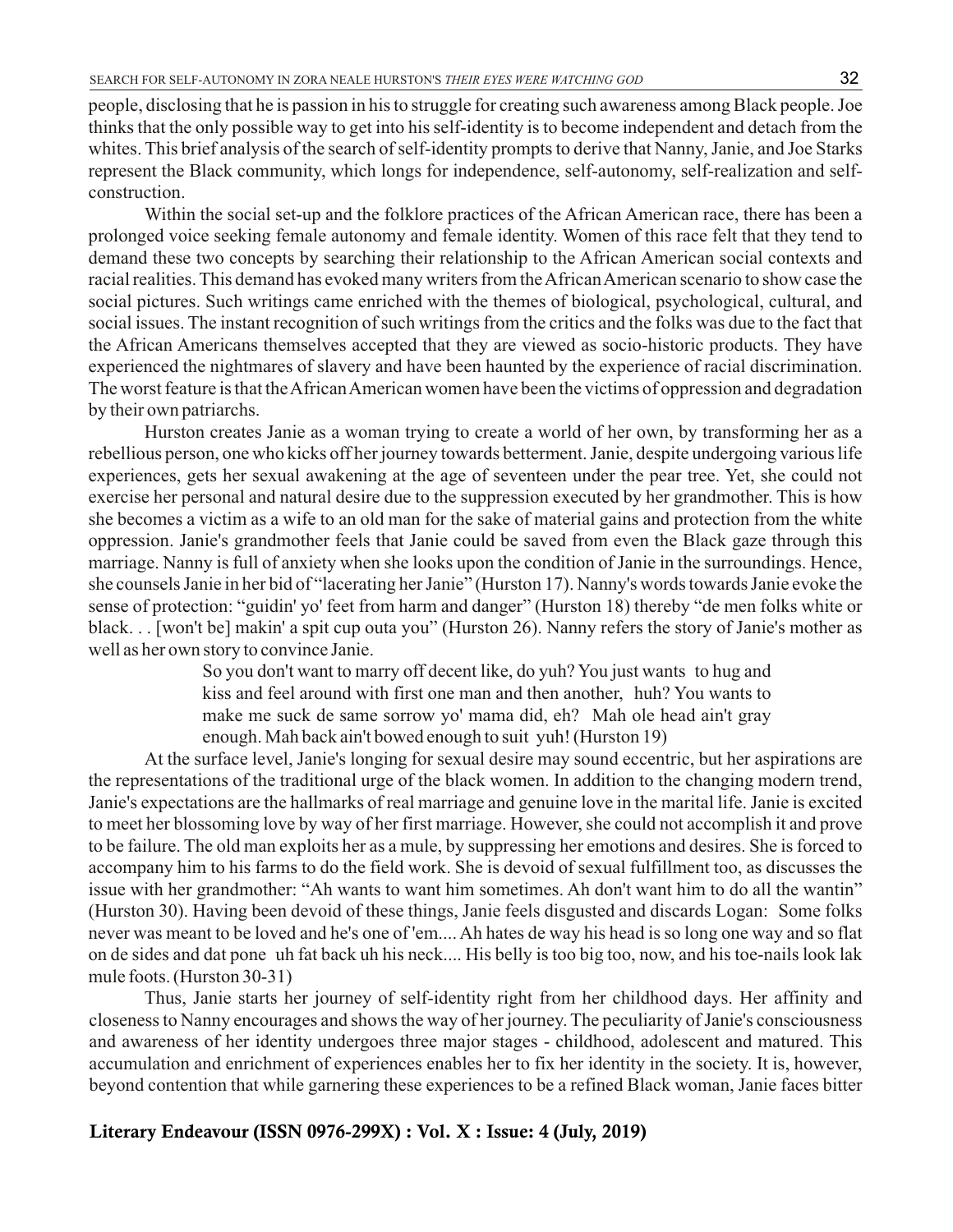moments of her life at various stages and different situations.

Until, one completes the reading of the novel, it could be difficult to realize the hint which Hurston makes in the beginning. The story reveals that Janie is born out of a rape victim and she senses the racial change at the age of six itself. The picture reference indicates Janie that the color of the race cannot be changed. In addition to her black skin, her school teacher and fellow students call Janie an "alphabet." As she grows, Janie experiences the sexual identity with the first kiss from Johnny Taylor under the pear tree. This evokes a new sense of her sexual desire and makes her dream further. Still, at times, Janie is reminded of her grandmother's words on the fight between natural blessings and cultural impositions. The married life with Logan proves to be a disappointment and forces Janie to divert her focus on the right location. This diversion proves to be a giant step from Janie towards the self-respect and independence. By seeking autonomy for her acts; she is geared up to reject any sort of victimization, which ends up with her act of running off with Joe Stack.

Janie feels fresh and refined after her marriage with Joe but only for a short while. After six months of married life with Joe, she feels that her married life has proven to be a nightmare. Much like Logan, the way Joe treats Janie exhibits the domestic cruelty, suppression and in this marital life too she is devoid of sexual fulfillment. Hurston, through the voice of Janie, narrates the pathetic condition of Black women:

> Naw, Ah ain't no young gal no mo' but den Ah ain't no old woman neither. Ah reckon Ah looks mah age too. But Ah'm uh woman every inch of me, and Ah know it. Dat's uh whole lot more'n you kin say. You big- bellies round here and put out a lot of brag, but 'tain't nothin' to it but yo' big voice. Humph! Talkin' 'bout me lookin' old! When you pull down yo' briches, you look lak de change uh life. (Hurston 96)

At this crucial juncture, Janie realizes that "two things everybody's got tuh do fuhtheyselves. They got tuh go tuh God, and they got tuh find out about livin' fuhtheyselves" (Hurston 230). However, much to her dismay, Joe suppresses her to the core and she again becomes devoid of sexual fulfillment. One may not be surprised that Janie does not give her attempt up in search of right partner for her life. As a third attempt, she finds Tea Cake, who readily fits in her expectations, by fulfilling all her needs. Tea Cake provides and fills the vacuum created by earlier two husbands of Janie. He indulges in appreciating her physical beauty and feminine qualities. It is through Tea Cake that Janie gets back her charming face, emotional and physical revival. Tea Cake recollects Janie's past life which paved way for her to unite with him. The irony of Janie's struggle in framing her identity continues even after the death of Tea Cake. As she comes back to Eatonville after her dismal three marriages, she encounters a conflict among the gossipy folk people. Thus, Janie is forced to employ the task of story-telling and narrates her whole experiences. Pheoby acts as an interpreter to the community people and this act from Janie exposes her guts rather than her meek surrender to the social norms. Janie's idea behind narrating her life experiences is to reveal a message to the fellow black women to choose life of their choice.

Globally, marriages are made for the sake of more than one reason. People undertake married life in terms of social identity, emotional exchanges, financial betterment, and spiritual accomplishment. Equally important are the norms and rituals prescribed under the pretext of marriage deeds. Beyond all these factors, love is the basis and the crux of the married life. When it is said love, more energetic and rejuvenating, will be the romantic love. This romantic love turns out to be passionate and entwines the couple with deep intimacy. Love, in general, in marital love leads to marital security and material prosperity. In the novel, Janie realizes the ignorance of love from her first marriage with Logan and her second marriage with Joe. When she somehow attains the fulfillment of true love by way of her marriage with Tea Cake, she recollects the loss of such love in the past: mah mamma didn't tell me Ah wuz born in no hurry. So whut business Ah got rushin' now? Anyhow datain'twhutyouse mad about. Youse mad 'cause Ah don't fall down and wash-up dese sixty acres uh ground yuh got. You ain't done me no favor by marryin'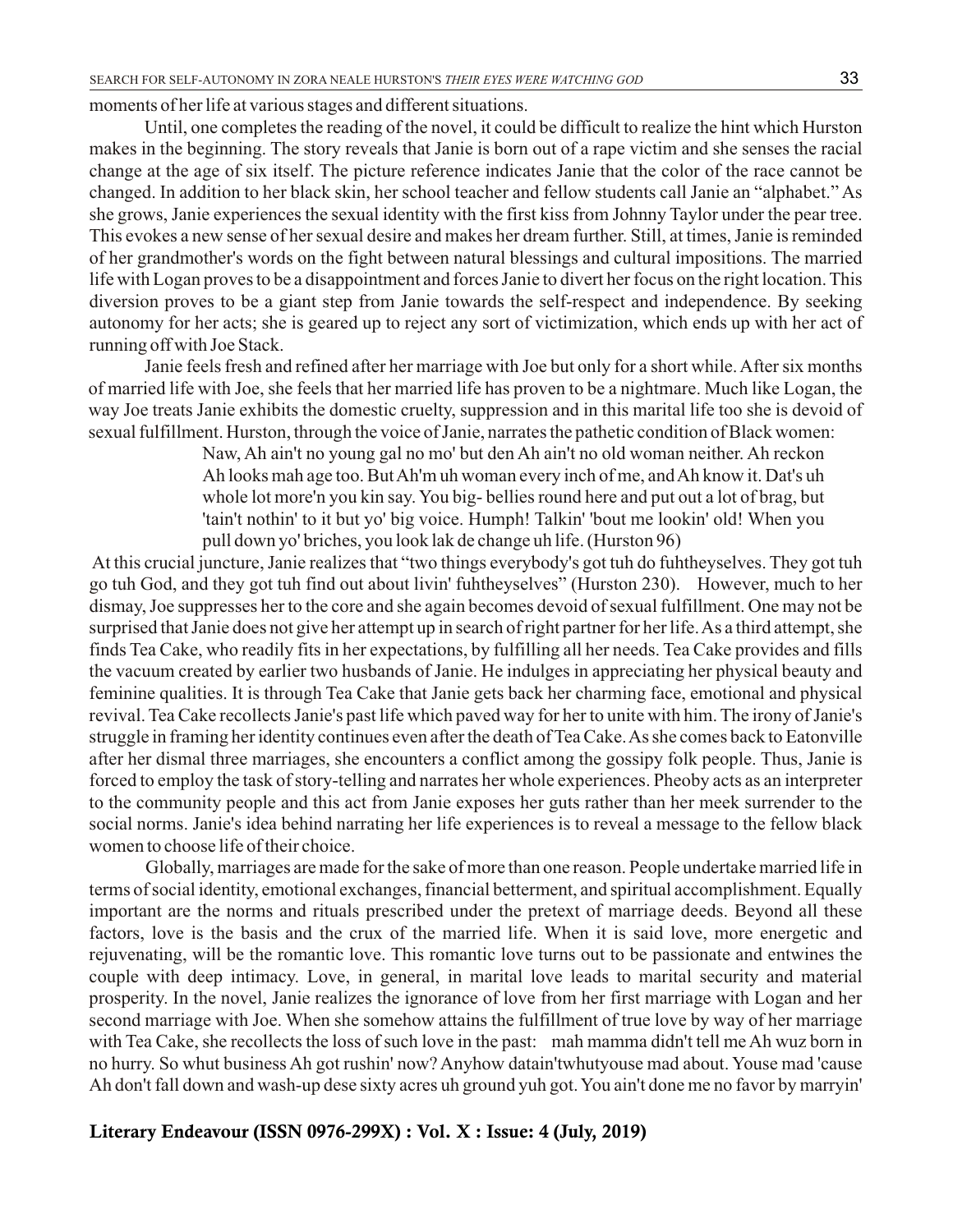me. And if dat'swhut you call yo'selfdoin', Ah don't thank yuh for it." (Hurston 39)

Nanny's narration of the past pathetic conditions of herself out of slavery, physical violence enraged upon Janie's mother are the factors that make Janie seek protection. She assumes that only the marriage is the protective force from the cruel deeds of the society. The conflict occurs between Nanny who seeks material security and Janie who longs for love and physical security. Nanny's convincing words to Janie, "he "Got a house bought and paid for and sixty acres uh land right on de big road [. . .]! Dat's de very prong all us black women gits hung on." (Hurston 30) But from Logan's view, Janie is "like some ole skull-head in de grave yard" (Hurston 18). Logan intends to treat Janie as much as a slave by forcing her to work in the field as a "fieldhand." While Nanny plans to commodify Janie by getting her married to Logan, this old man, in turn, plans to exploit Janie to the most. The ill-treatment meted to her by Logan creates a flutter within her and she leaves him. Hurston makes a justifying narration of Janie leaving Logan and joining Joe Stacks:

> Every day after that they managed to meet in the scrub oaks across the road and talk about when he would be a big ruler of things with her reaping the benefits. Janie pulled back a long time because he did not represent sun-up and pollen and blooming trees, but he spoke for far horizon. (Hurston 37 )

Things go in a smooth manner with a reasonable growth as they land in Eatonville. Joe becomes the Mayor of the location and on the other side, Janie dreams of getting the desired love. She even goes to the extent of thinking that Joe would be the last man in her life. He rather assures Janie a position yet not in terms of love: you behind a plow! You ain't got no mo' business wid uh plow than uh hog is got wid uh holiday! You ain't got no business cuttin' up no seed p'taters neither. Apretty doll-baby lak you is made to sit on de front porch and rock and fan yo'self and eat p'tatersdat other folks plant just special for you. (Hurston 36)

The end of the novel seems to be a message to the Black women of the present and the posterity. As Janie involves in appraising her act of search for self-identity with Phoebe, it means that the tale told by Janie would inspire and even transform any woman who would listen to it.

According to Daphne Lamothe: "Janie's experience, her story, functions as myth for the folk, teaching them the value of self-expression and the necessity for self-determination" (Lamothe 171).

In this paper, the discussion focuses on the central black feminine character Janie, who transformed herself through various phases of life. Hurston portrays the three main characters Nanny, Janie, and Joe Starks who make their voices heard among the Black patriarchs and the dominating whites. Among these three characters, Janie's struggling phase of getting her self-identity is marked by how the whites treated her blackness and how they suppressed her. In a way, it is this suppression on racial basis kindled her and make her to be aware of her own color and community. Her three consecutive marriages are the factors that make her change herself.

Prior to that Nanny's past experiences inflict Janie on her identity and her inner emotions constitute the real change as she grows as an adult. Janie feels completely passive in her reaction to the situations during her life with two marriages. However, just before her third marriage, she realizes the change in her identity, even to the extent of consistent self-realization.

Hurston creates a sensitive situation as Janie talks to Joe, in her final speech at the porch, when Joe is facing his last moments of life. It is her self-protection and self-vitality which leads Tea Cake meet his fatal end of his life. Having become frustrated and furious with her two past marriages, Janie is somewhat consoled and convinced with her third marriage with Tea Cake. Quite strangely and ironically, it is third marriage which furthers Janie to have a deep insight on freedom, independence and self-autonomy. Hurston justifies Janie's action when Janie rejects the offer from Mrs. Proposal to get married to one of her sons. Janie's resolution to be independent and sustain her own identity makes her live her remaining part of